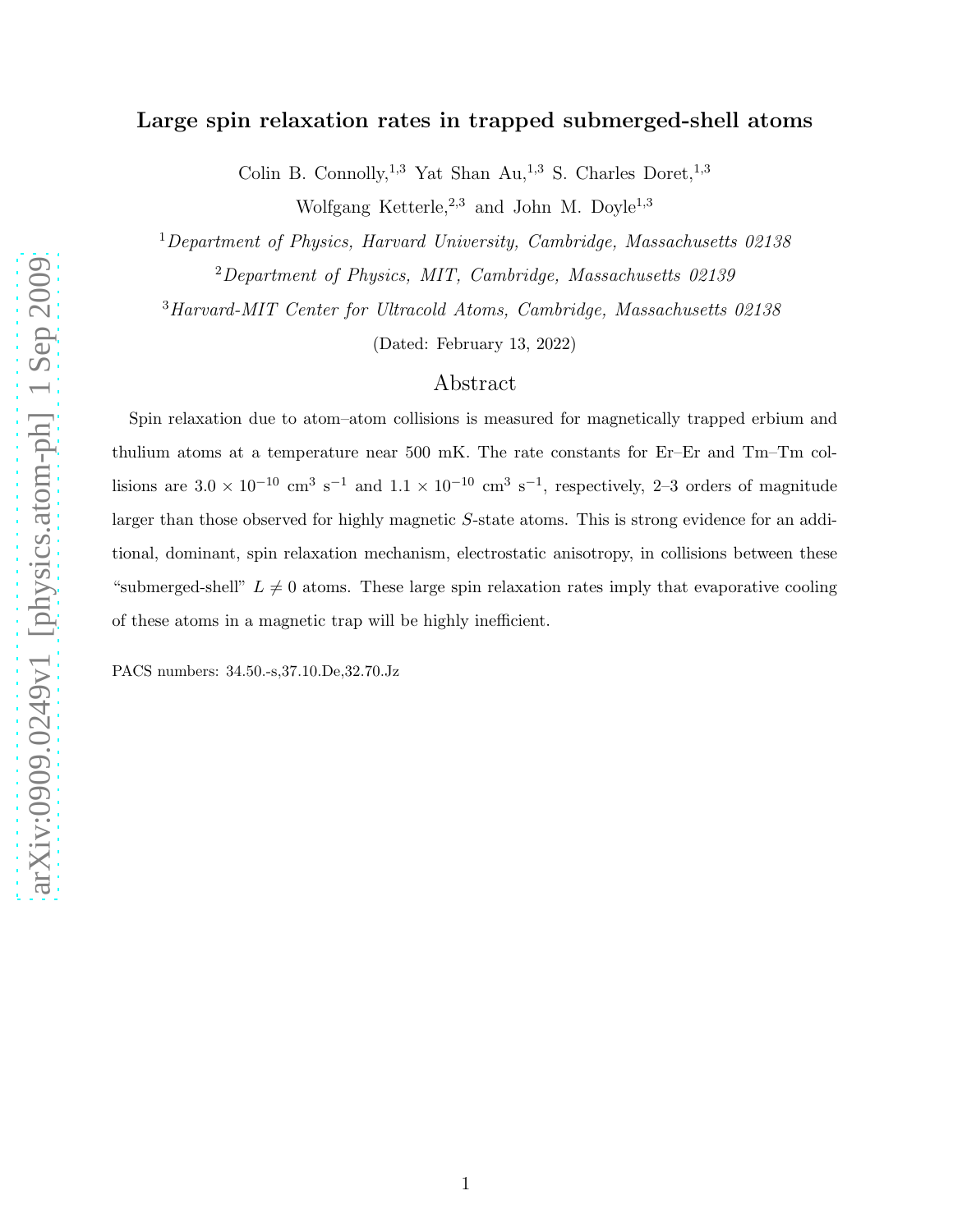Research in cold and ultracold atoms has in recent years increasingly broadened scope beyond the alkali atoms to explore and exploit the diverse range of atomic and chemical properties found across the periodic table. In particular, the lanthanide rare-earth (RE) atoms have attracted considerable experimental and theoretical interest. Recent experiments with RE atoms have resulted in Bose-Einstein condensation of Yb [\[1\]](#page-6-0), magneto-optical trapping of Er  $[2]$  and Dy  $[3]$ , Zeeman slowing of Tm  $[4]$ , and large ensembles (>  $10^{11}$ ) atoms) of buffer-gas loaded and magnetically trapped RE atoms of several species below 1 K [\[5](#page-6-4), [6](#page-6-5)]. This interest in RE systems stems from important, sometimes unique, attributes such as narrow transitions which allow for low Doppler cooling limits and improved frequency standards [\[7](#page-6-6), [8\]](#page-6-7), large magnetic moments with strong long-range dipolar interactions, and "submerged-shell" character that in certain circumstances can shield atom–atom interactions from anisotropic valence electron shells [\[6\]](#page-6-5). Progress with these systems—or any novel atomic system—is dependent on collisional processes, in particular low rates of inelastic collisions including spin relaxation collisions in trapped samples. Spin relaxation can cause heating as well as drive atoms out of the desired quantum state, thus preventing cooling to lower temperatures and limiting experimental sensitivity and the capacity for new discovery.

Previous experiments and theoretical work with RE atoms, including Er and Tm, discovered suppression of electrostatic anisotropy in RE–helium collisions. Specifically, in this interaction the anisotropic  $4f$  electron distribution was found to be shielded by closed 5s and 6s electron shells [\[6,](#page-6-5) [9](#page-6-8), [10,](#page-6-9) [11,](#page-6-10) [12\]](#page-6-11). This "submerged-shell" nature allowed for sympathetic cooling of RE atoms by cold He and efficient buffer-gas trapping of large numbers of atoms ( $> 10^{11}$ ) at millikelvin temperatures. It also explained reduced collisional frequency broadening of hyperfine clock transitions in Tm [\[13\]](#page-6-12). The discovery of efficient shielding and consequent low inelastic rates in the RE–He system gave hope that similar suppression would be found in RE–RE collisions and could allow for efficient evaporative cooling [\[14\]](#page-6-13). This could, for example, provide a path to quantum degeneracy for magnetically trapped RE atoms.

In this Letter, we present measurements of spin relaxation rates in two-body collisions of trapped submerged-shell species Er  $(L = 5)$  and Tm  $(L = 3)$ , finding them to be very large, in striking contrast to the low rates observed in RE–He systems. These large rates imply an additional spin relaxation mechanism other than spin exchange, dipolar relaxation, and second-order spin-orbit coupling, which are well-known from studies with alkali atoms.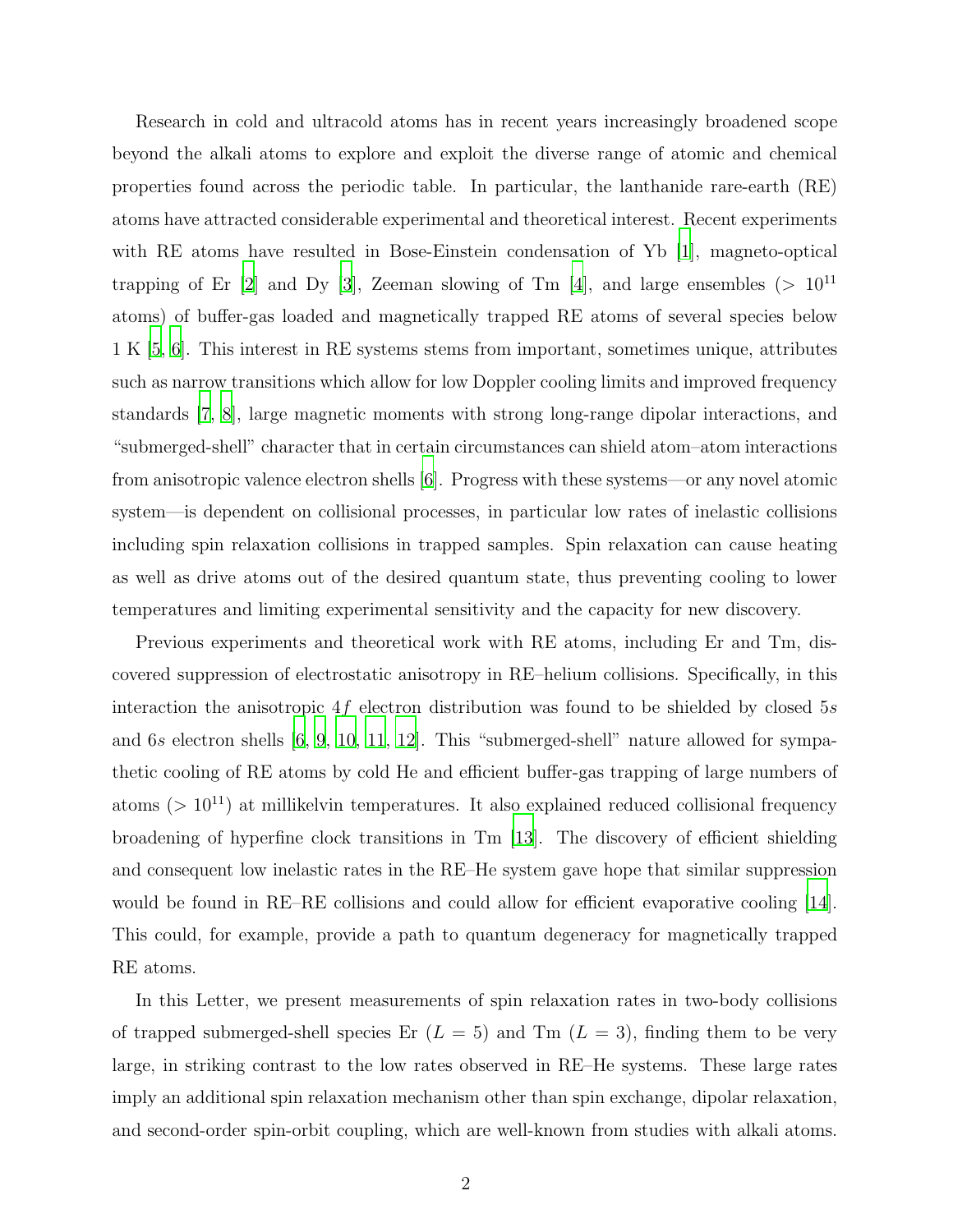Although theory has proven very effective for understanding the RE–He system, the current theory of RE–RE cold collisions is incomplete. Despite the development by Krems et al. of a theoretical framework for collisions of two  $L \neq 0$  atoms [\[15\]](#page-6-14), in the RE case these calculations are extremely difficult and to our knowledge no theoretical predictions yet exist. Recently, an experiment was done with the transition metal titanium at a temperature of  $5 \text{ K } [16]$  $5 \text{ K } [16]$ . Ti has submerged-shell structure, as observed in Ti–He collisions [\[17](#page-6-16), [18\]](#page-7-0), but an order of magnitude weaker shielding of electrostatic anisotropy [\[10\]](#page-6-9). Rapid decay of <sup>50</sup>Ti electron spin polarization was observed due to  $50$ Ti–Ti collisions, but the mechanism of this loss could not be determined because spin relaxation could not be separated from spin exchange with unpolarized Ti isotopes. Thus, whether or not submerged-shell atoms exhibit low spin relaxation rates—indicating submerged-shell behavior in these processes—had remained an open question.

Our experiment takes place in a double-walled plastic cell maintained at a temperature of  $\approx$  500 mK by a superfluid helium heat link to a dilution refrigerator (see Fig. [1\)](#page-8-0). We produce either trapped atomic Er or Tm by laser ablation of solid metal foils into <sup>4</sup>He buffer-gas in the presence of a magnetic quadrupole field (trap depth up to 3.7 T) produced by large superconducting anti-Helmholtz coils surrounding the cell. The ablated atoms cool via elastic collisions with the cold buffer-gas and within 50 ms [\[19\]](#page-7-1) assume a Boltzmann distribution in the trap with peak density of up to  $7 \times 10^{11}$  cm<sup>-3</sup>. The trapped cloud is interrogated via laser absorption spectroscopy on the 400.9 nm ( $J = 6 \rightarrow 7$ ) and 415.2 nm  $(J=6\rightarrow5)$  transitions of Er and on the 409.5 nm  $(J=7/2\rightarrow5/2)$  transition of Tm.

The amount of buffer-gas in the cell is regulated such that the He density is sufficient to cool the atoms after ablation, but insufficient to cause significant atom loss from RE–He collisions. This regulation is accomplished by independent control of the cell temperature and the amount of He initially present in the cell. The lack of observed loss from buffer-gas collisions 1 second after ablation implies a He density less than  $10^{12}$  cm<sup>-3</sup> [\[19](#page-7-1)]. Since the observed ablation yield implies a higher initial buffer-gas density, it is likely that heating from the ∼ 5 mJ ablation pulse temporarily desorbs additional He from the cell walls, which re-adsorbs rapidly. We deliberately maintain a buffer-gas density of  $\approx 10^{11}$  cm<sup>-3</sup> after trap loading in order to maintain thermal equilibrium between the trapped atoms and the cell.

Example spectra of magnetically trapped Er and Tm are shown in Fig. [2,](#page-9-0) showing peaks for both Zeeman-broadened  $\Delta m_J = \pm 1$  and narrow  $\Delta m_J = 0$  transitions. The relative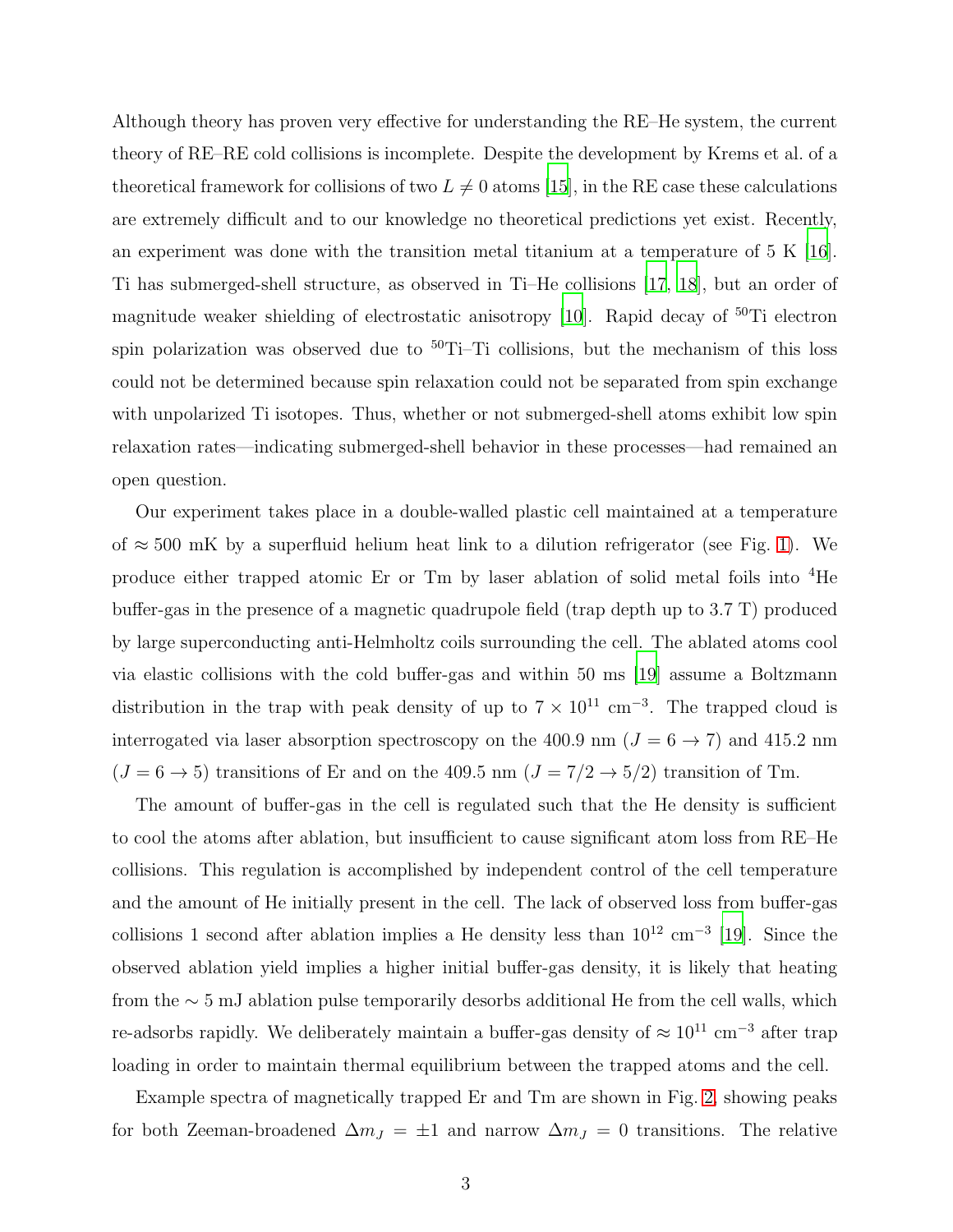magnitudes of spectral features may be used to estimate the  $m<sub>J</sub>$  state distribution, however for the case of a probe laser passing through the trap center the absorption is primarily determined by the total peak atom density rather than the contributions from individual states. Isotope shifts for the 400.9 nm transition of Er were not found in the literature and were determined for nuclear spin-zero isotopes by fitting to spectra measured in zero field at  $\sim$  4 K. The shifts for isotopes <sup>164</sup>Er, <sup>168</sup>Er, and <sup>170</sup>Er from the <sup>166</sup>Er peak are −0.80(4) GHz,  $0.81(1)$  GHz, and  $1.66(2)$  GHz, respectively.

As noted above, we ensure that the He density is sufficiently low such that neither elastic nor inelastic RE–He collisional loss is observed (see Fig. [3\)](#page-9-1). The trap loss is then determined by the rate equation:

<span id="page-3-0"></span>
$$
\dot{n}(\vec{r},t) = -[f_{evap}(E_{trap},T)g_{el} + g_{in}]n(\vec{r},t)^2,
$$
\n(1)

where *n* is the local density of trapped atoms, and  $g_{el}$  and  $g_{in}$  are the rate constants for elastic and inelastic atom–atom collisions. The function  $f_{evap}$  is the fraction of elastic collisions at temperature T that are energetic enough to produce atoms with energy above the trap depth  $E_{trap}$  such that the atoms will adsorb on the cold cell walls and be lost from the trap. In our experiments T is low enough such that  $f_{evap} < 1\%$  [\[14](#page-6-13)], and thus elastic collisions do not significantly contribute to atom loss. Ignoring the first term in Eqn. [1,](#page-3-0) we solve for  $n(\vec{r}, t)$ , spatially integrate over the trap distribution, and take the reciprocal to reach the simple two-body decay result:

<span id="page-3-1"></span>
$$
\frac{1}{n_0(t)} \equiv \frac{1}{n(r=0,t)} = \frac{1}{n_0(t=0)} + \frac{g_{in}t}{8}.
$$
\n(2)

Plotting  $n_0^{-1}$  versus time yields a straight line of slope  $g_{in}/8$ . Data for Er decay is plotted in this manner in Fig. [3](#page-9-1) and fit to Eqn. [2.](#page-3-1) Additionally, a combined fit with free parameters for Er–Er and Er–He collisional loss processes yields a Er–He decay rate consistent with zero, and therefore we conclude that the loss is indeed due to Er–Er collisions.

Fits of atom loss to Eqn. [2](#page-3-1) yield  $g_{in}$  to be  $1.5 \pm 0.2 \times 10^{-10}$  cm<sup>3</sup> s<sup>-1</sup> for Er and  $5.7 \pm 1.5 \times$  $10^{-11}$  cm<sup>3</sup> s<sup>-1</sup> for Tm, with accuracy limited by the density calibration determined from spectra. Both rates are significantly higher than inelastic rates observed for highly magnetic S-state atoms such as Cr, Eu, Mn, and Mo [\[5](#page-6-4), [20](#page-7-2), [21](#page-7-3), [22](#page-7-4), [23\]](#page-7-5). The spin relaxation rate constants for these species were measured in similar magnetic traps at similar temperatures and found to be  $\lesssim 10^{-12}$  cm<sup>3</sup> s<sup>-1</sup>, consistent with the magnetic dipole-dipole interaction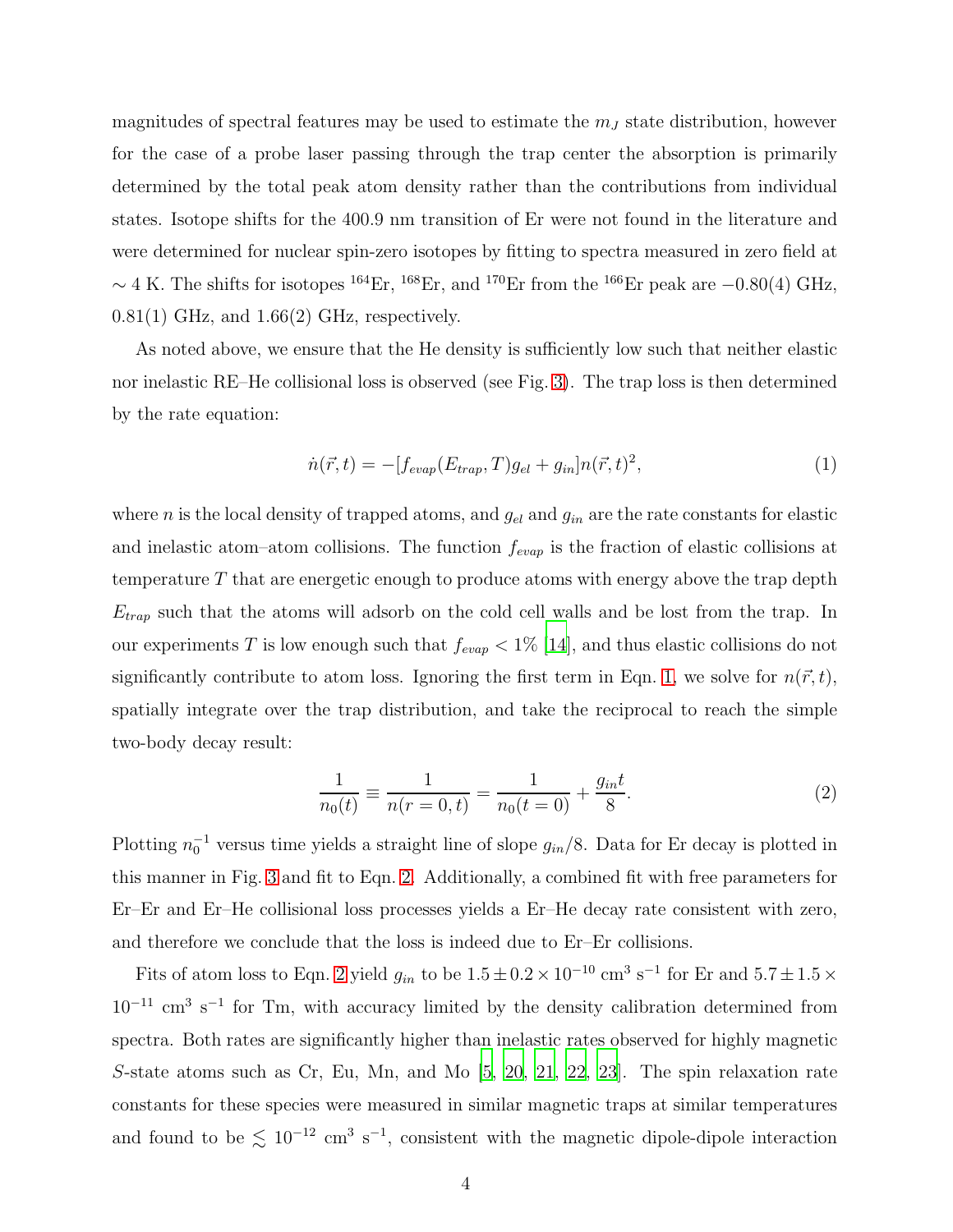[\[24,](#page-7-6) [25\]](#page-7-7) described by

<span id="page-4-0"></span>
$$
V_{dipole}(\vec{r}) = \frac{\mu_0}{4\pi} \frac{\mu^2}{r^3} [(\vec{\mathbf{J}}_1 \cdot \vec{\mathbf{J}}_2) - 3(\vec{\mathbf{J}}_1 \cdot \hat{r})(\vec{\mathbf{J}}_2 \cdot \hat{r})]. \tag{3}
$$

where  $\mu$  is the magnetic moment and r is the distance between two atoms with angular momenta  $\vec{J}_1$  and  $\vec{J}_2$ , respectively. The spin relaxation rate constant is dependent on the specific form of the interatomic potential, however the general  $\mu^4$  scaling implied by Eqn. [3](#page-4-0) provides a relation between dipole-induced inelastic loss rates for atoms of similar electronic structure. Eu ( $\mu = 7 \mu_B$ ) and Mn ( $\mu = 5 \mu_B$ ) in particlar have submerged-shell character similar to Er  $(\mu = 7 \mu_B)$  and Tm  $(\mu = 4 \mu_B)$  [\[26\]](#page-7-8). Scaling the cross sections measured for Eu [\[5](#page-6-4)] and Mn [\[23](#page-7-5)] by  $\mu^4$  and averaging yields  $g_{in} = 3.4 \times 10^{-13}$  cm<sup>3</sup> s<sup>-1</sup> for Er and  $g_{in} = 3.5 \times 10^{-14}$  cm<sup>3</sup> s<sup>-1</sup> for Tm. The observed inelastic rate constants for Er and Tm in our experiments are 2–3 orders of magnitude larger than these scaled dipolar values, inconsistent with the dipolar loss model and implying another loss mechanism.

A significant fraction of atoms ( $> 20\%$ ) in our experiments have  $m_J \neq J$ , as determined by observing  $\Delta m_J = 0$  transitions on the 415.2 nm  $(J = 6 \rightarrow 5)$  line of Er. Two-body electronic spin exchange collisions will tend to purify the atomic ensemble towards the  $m_J = J$  state, but the stability of spectral features with time implies that this is not the case. In addition, since such collisions conserve the total  $m<sub>J</sub>$ , they cannot cause loss to untrapped states without also populating more strongly-trapped states, which would cause an unobserved net increase in absorption. Nuclear spin exchange could lead to trap loss, but observed rates for this process in other submerged-shell atoms with only  $I > 0$  isotopes have shown it to be much slower than the loss observed here [\[5,](#page-6-4) [22\]](#page-7-4). Hence the observed loss is spin relaxation to untrapped states. In our analysis, we assume  $g_{in}$  to be the same for all pairs of atoms of any  $m<sub>J</sub>$ .

For spin relaxation collisions resulting in a final state with  $m_J > 0$ , relaxation may not lead immediately to trap loss. In that case, the  $g_{in}$  deduced from loss may be smaller than the true spin relaxation collision rate constant, which we will call  $g_{sr}$ . Calculations for collisions between He and  $L \neq 0$  atoms such as Tm and O yield larger rates for  $\Delta m_J = \pm 1, 2$ transitions than for other transitions, creating effective selection rules [\[11](#page-6-10), [27](#page-7-9)]. Although RE–RE sytems are not theoretically well-understood, if such selection rules held in the case of Er, the  $m_J = J = 6$  state would on average require several inelastic collisions to reach an untrapped state, contributing to the nonzero  $m_J \neq J$  state population noted above. In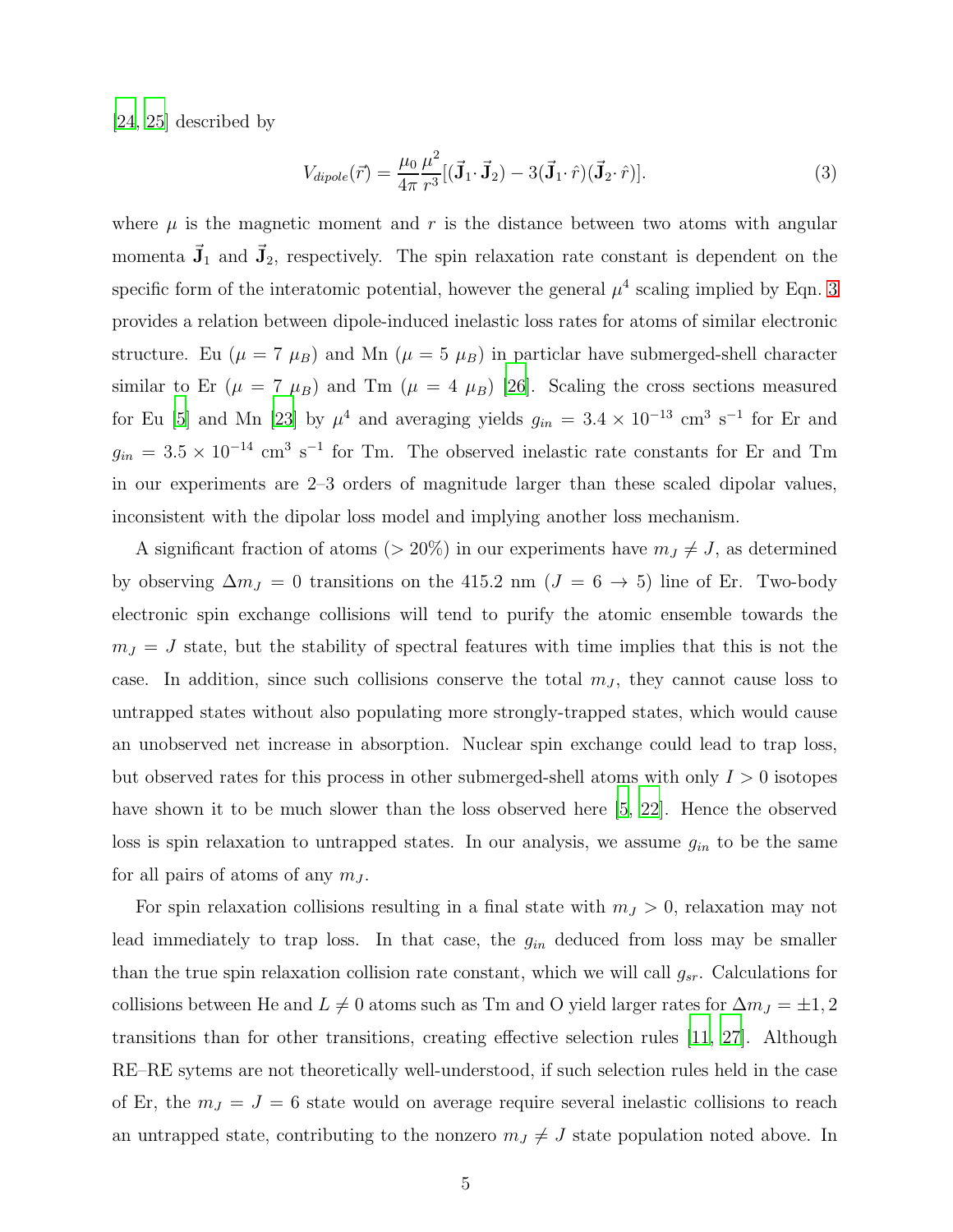addition, collisional energy can promote inelastically colliding atoms to higher  $m<sub>J</sub>$  states and inhibit loss. These thermal excitations are suppressed for  $g_J\mu_B B \gg kT$ , however this condition fails near the trap center where  $B = 0$ . Considering both these effects, the observed stability of the spectrum suggests that the  $m<sub>J</sub>$  state distribution achieves a slowly-varying balance between loss and excitation. We confirmed this model with simulations of inelastic decay, including thermal excitations and exploring a range of initial  $m<sub>J</sub>$  state distributions and selection rules. The simulations suggest a ratio  $g_{sr}/g_{in}$  of 2.0  $^{+1.0}_{-0.5}$ .

Currently there exist no theoretical predictions for RE–RE spin relaxation rates due to the complexity of RE electronic structure; however, one reasonable hypothesis to explain rapid spin relaxation of Er and Tm is that it is induced by electrostatic anisotropy, as is observed in anisotropic outer-shell systems. Experiments with metastable  ${}^{3}P_{2}$  states of Ca and Yb have measured inelastic collision rate constants greater than  $10^{-11}$  cm<sup>3</sup> s<sup>-1</sup> [\[28,](#page-7-10) [29](#page-7-11)], nearly as large as the Ca\*–Ca\* and Yb\*–Yb\* elastic rate constants. These inelastic rates are similar to those we observe here for Er and Tm atom–atom collisions, suggestive of a complete lack of suppression of electrostatic anisotropy-driven spin relaxation and in contrast to the dramatic suppression of  $> 10^4$  observed for collisions with He. In the RE– He case, the Born-Oppenheimer potentials corresponding to different projections of the electronic angular momentum onto the internuclear axis are nearly degenerate [\[10\]](#page-6-9), which leads to a low probability for reorientation of the magnetic moment. The RE–RE interaction potentials are much deeper than those of the RE–He system [\[30,](#page-7-12) [31](#page-7-13)], and so it is possible that electrostatic anisotropy has a similarly stronger effect.

In conclusion, we have measured the loss rate constants for inelastic Er–Er and Tm– Tm collisions and found them to be large. For comparison, the maximum elastic cross section  $\sigma_{el}$  in the absence of shape resonances can be derived from the well-known unitarity limit [\[32](#page-7-14)]. Using the  $C_6$  constant calculated for the Yb–Yb system [\[30\]](#page-7-12) and assuming elastic collisions between submerged-shell lanthanide RE atoms to be similar, we find the maximum  $g_{el} = \sigma_{el} \bar{v} \approx 8 \times 10^{-10}$  cm<sup>3</sup> s<sup>-1</sup> at 500 mK. Hence the ratio  $g_{el}/g_{sr} \lesssim 10$  for both Er and Tm, implying that evaporative cooling of these atoms in a magnetic trap will be highly inefficient [\[14\]](#page-6-13). At this temperature we expect  $\approx 40$  partial waves to contribute to collisions, and we note that  $g_{sr}$  may be different in the ultracold s-wave limit. However, this limit is rather low for these heavy colliding atoms  $(10-100 \mu K)$ , so the multi-partial wave physics will be applicable over a range of experimental conditions.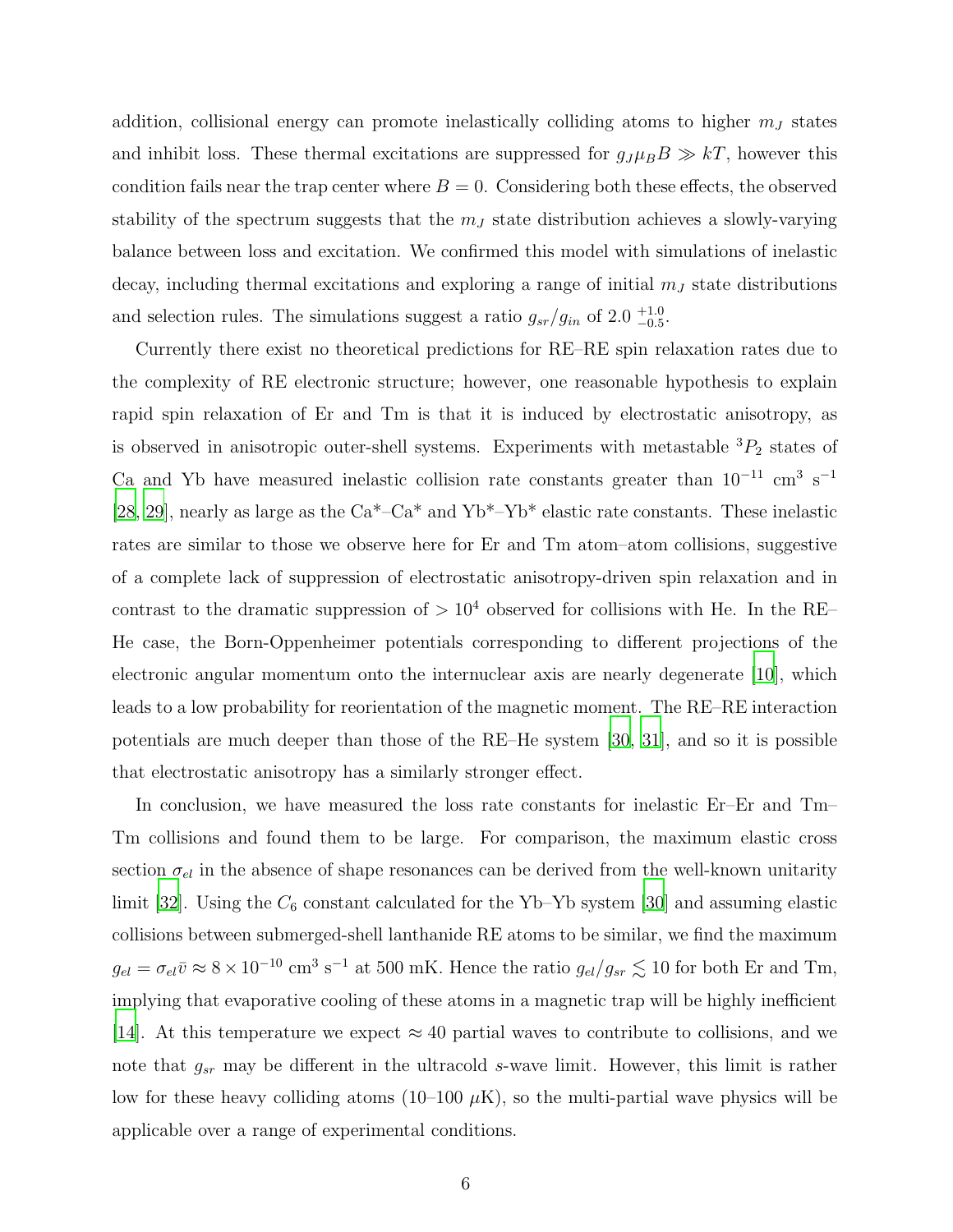The large spin relaxation rates for Er and Tm reported here, along with those reported for Ti [\[16](#page-6-15)] and recently measured separately for Dy [\[33\]](#page-7-15), represent significant evidence that the submerged-shell character exhibited by roughly a third of the periodic table and which is responsible for dramatic suppression effects in atom–He collisions does not imply suppression of electrostatic anisotropy-driven spin relaxation in atom–atom collisions. As a result, the highly successful method of evaporative cooling in a magnetic trap may remain confined to (isotropic) S-state atoms. In addition, lifetimes for optically trapped atoms in  $L \neq 0$  states may be short due to spin relaxation unless trapped in the absolute ground state.

We would like to acknowledge helpful discussions with Timur Tscherbul. This work was supported by the NSF under grant number 0757157 and through the Harvard/MIT Center for Ultracold Atoms.

- <span id="page-6-0"></span>[1] Y. Takasu et al., Phys. Rev. Lett. 91, 040404 (2003).
- <span id="page-6-1"></span>[2] J. J. McClelland and J. L. Hanssen, Phys. Rev. Lett. 96, 143005 (2006).
- <span id="page-6-3"></span><span id="page-6-2"></span>[3] S.-H. Youn, M. Lu, U. Ray, and B. L. Lev, (to be submitted).
- <span id="page-6-4"></span>[4] K. Chebakov et al., arXiv:0905.2402v1 (2009).
- [5] J. Kim et al., Phys. Rev. Lett. 78, 3665 (1997).
- <span id="page-6-6"></span><span id="page-6-5"></span>[6] C. I. Hancox et al., Nature **431**, 281 (2004).
- [7] A. J. Berglund, S. A. Lee, and J. J. McClelland, Phys. Rev. A 76, 053418 (2007).
- <span id="page-6-7"></span>[8] J. L. Hall, M. Zhu, and P. Buch, J. Opt. Soc. Am. B 6, 2194 (1989).
- <span id="page-6-8"></span>[9] R. V. Krems and A. A. Buchachenko, J. Chem. Phys. 123, 101101 (2005).
- <span id="page-6-9"></span>[10] A. A. Buchachenko, M. M. Szczęśniak, and G. Chałasiński, J. Chem. Phys. 124, 114301 (2006).
- <span id="page-6-10"></span>[11] A. A. Buchachenko et al., Phys. Rev. A 74, 022705 (2006).
- <span id="page-6-11"></span>[12] X. Chu, A. Dalgarno, and G. C. Groenenboom, Phys. Rev. A 75, 032723 (2007).
- <span id="page-6-12"></span>[13] E. B. Aleksandrov et al., Opt. Spektrosk. 54, 3 (1983), [Opt. Spectrosc. 54, 3 (1983)].
- <span id="page-6-13"></span>[14] W. Ketterle and N. J. van Druten, Adv. At. Mol. Opt. Phys. 37, 181 (1996).
- <span id="page-6-14"></span>[15] R. V. Krems, G. C. Groenenboom, and A. Dalgarno, J. Phys. Chem. A 108, 8941 (2004).
- <span id="page-6-15"></span>[16] M.-J. Lu, V. Singh, and J. D. Weinstein, Phys. Rev. A 79, 050702(R) (2009).
- <span id="page-6-16"></span>[17] C. I. Hancox et al., Phys. Rev. Lett. **94**, 013201 (2005).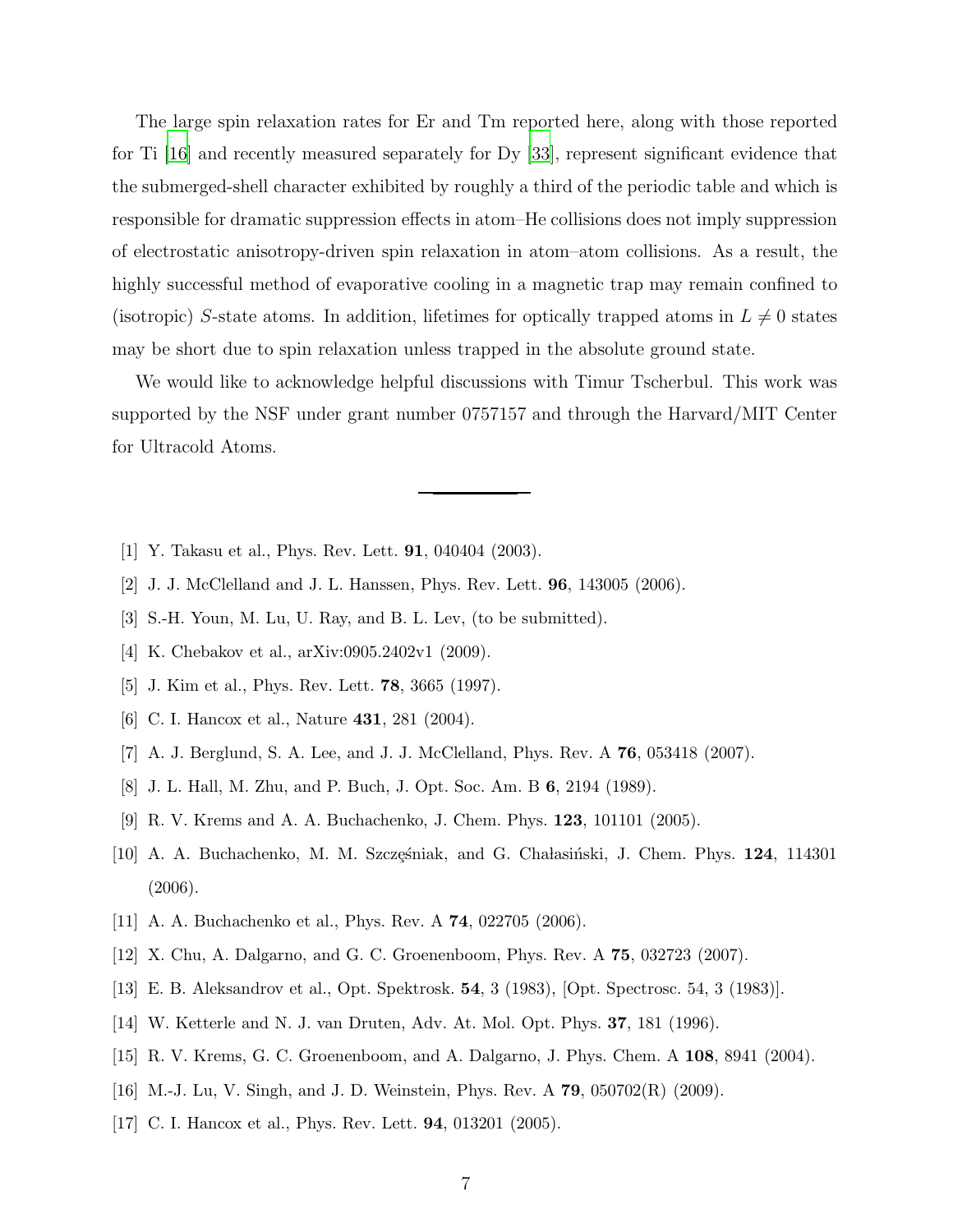- <span id="page-7-1"></span><span id="page-7-0"></span>[18] R. V. Krems et al., Phys. Rev. Lett. 94, 013202 (2005).
- <span id="page-7-2"></span>[19] C. I. Hancox, Ph.D. thesis, Harvard University (2005).
- <span id="page-7-3"></span>[20] J. D. Weinstein et al., Phys. Rev. A **65**, 021604(R) (2002).
- <span id="page-7-4"></span>[21] S. V. Nguyen, R. deCarvalho, and J. M. Doyle, Phys. Rev. A 75, 062706 (2007).
- <span id="page-7-5"></span>[22] J. G. E. Harris et al., Phys. Rev. Lett. 99, 223201 (2007).
- <span id="page-7-6"></span>[23] C. I. Hancox et al., Phys. Rev. A **71**, 031402(R) (2005).
- <span id="page-7-7"></span>[24] Z. Pavlović et al., Phys. Rev. A  $71$ , 061402(R) (2005).
- [25] Y. V. Suleimanov, (unpublished).
- <span id="page-7-8"></span>[26] The spin relaxation rate constants for Eu and Mn are consistent with the  $\mu^4$  cross section scaling within experimental error. The same is true between outer-shell Cr and Mo, however these rates are several times higher.
- <span id="page-7-10"></span><span id="page-7-9"></span>[27] R. V. Krems and A. Dalgarno, Phys. Rev. A 68, 013406 (2003).
- <span id="page-7-11"></span>[28] D. Hansen and A. Hemmerich, Phys. Rev. Lett. 96, 073003 (2006).
- <span id="page-7-12"></span>[29] A. Yamaguchi et al., Phys. Rev. Lett. 101, 233002 (2008).
- [30] P. Zhang and A. Dalgarno, J. Phys. Chem. A 111, 12471 (2007).
- <span id="page-7-13"></span>[31] A. A. Buchachenko, G. Chałasiński, and M. M. Szczęśniak, Eur. Phys. J. D 45, 147 (2007).
- <span id="page-7-14"></span>[32] R. Shankar, Principles of Quantum Mechanics (Plenum Press, 1994), 2nd ed., p. 548.
- <span id="page-7-15"></span>[33] B. Newman, N. Brahms, Y. S. Au, C. Johnson, C. B. Connolly, J. M. Doyle, D. Kleppner, and T. Greytak, (unpublished).
- <span id="page-7-16"></span>[34] A. V. Akimov et al., Quantum Electron. 38, 961 (2008).

## Figures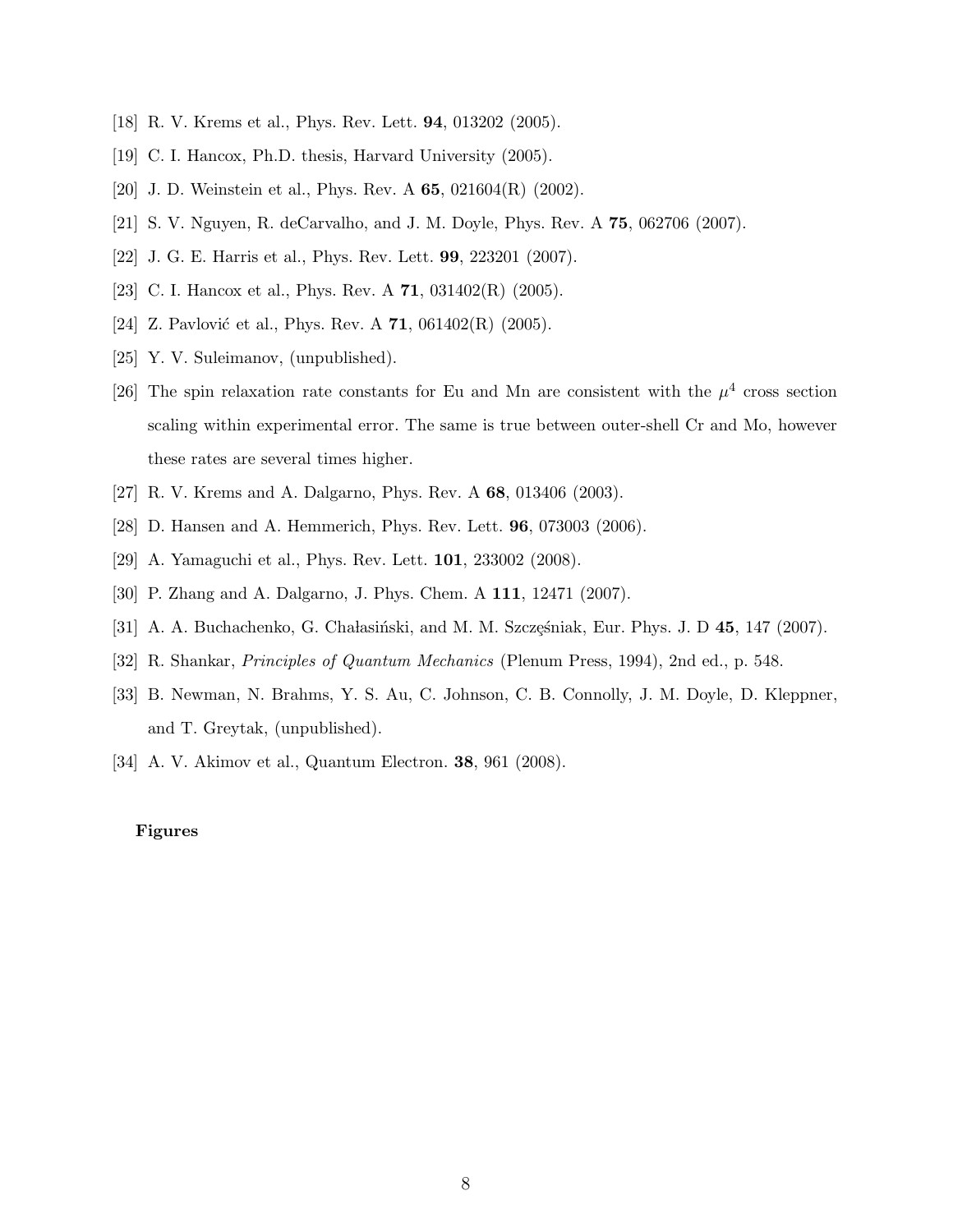

<span id="page-8-0"></span>FIG. 1: (color online) Diagram of the buffer-gas trapping apparatus. A cryogenic valve separates the trapping region of the experimental cell from an additional pumping region and can be used to regulate the buffer-gas density.